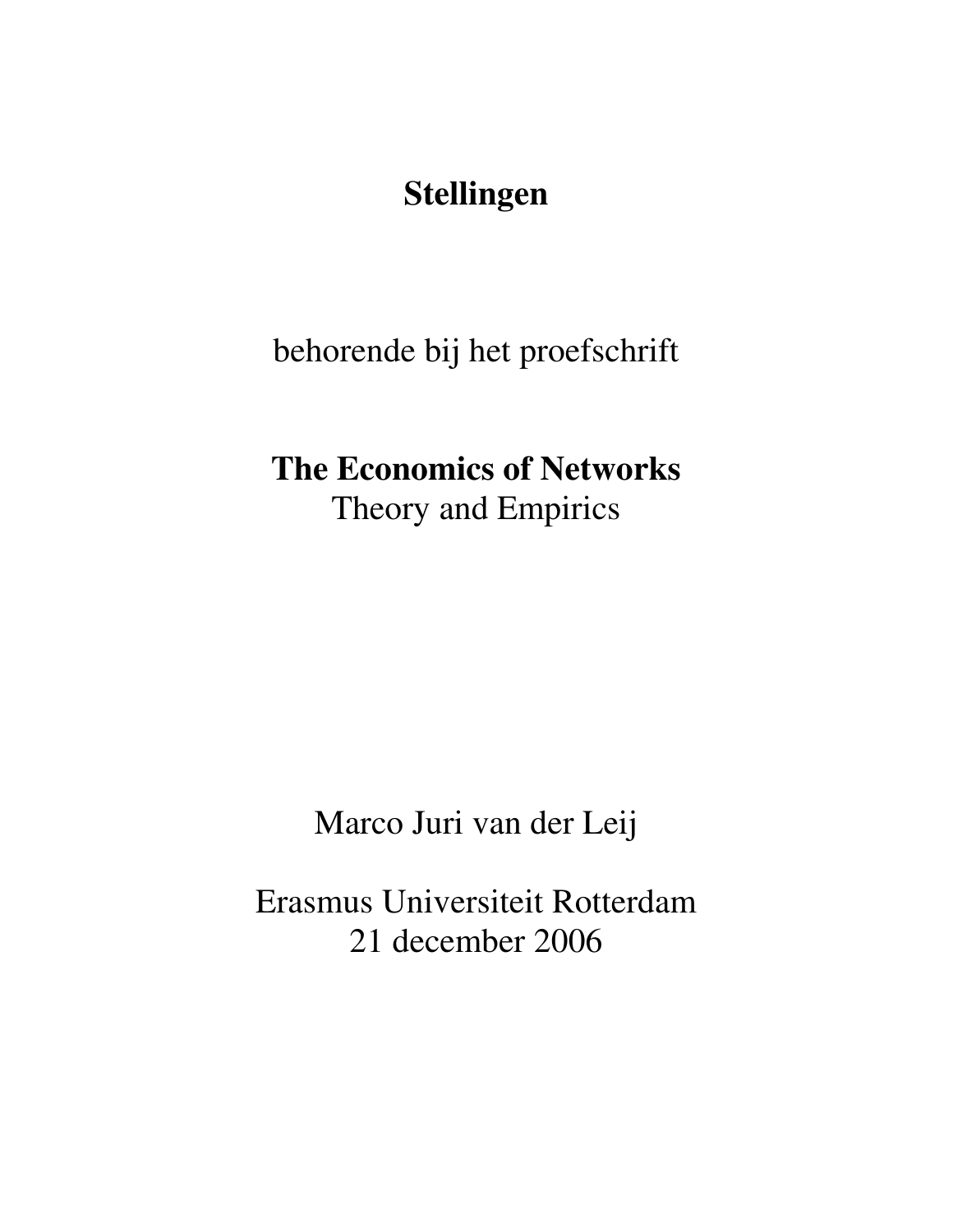The world of economists became much smaller between 1970 and 1999. (Chapter 2)

## **II**

Contrary to the hypothesis of the 'strength of weak ties', *strong* ties tend to be more important for connecting the world of economists. (Chapter 3)

#### **III**

Everyone may prefer to form a tie with a 'star', but a star may not prefer to form a tie with everyone. (Chapter 4)

#### **IV**

Even in a world with equal initial endowments and without discrimination, inequality in the labor market between social groups may persist. (Chapter 5)

#### **V**

The effects of public policy on the transportation sector can only be understood if one recognizes that different transport networks together form a giant transport network themselves. (Chapter 6)

#### **VI**

A theory is not a good theory if it cannot be described by a simple mathematical model.